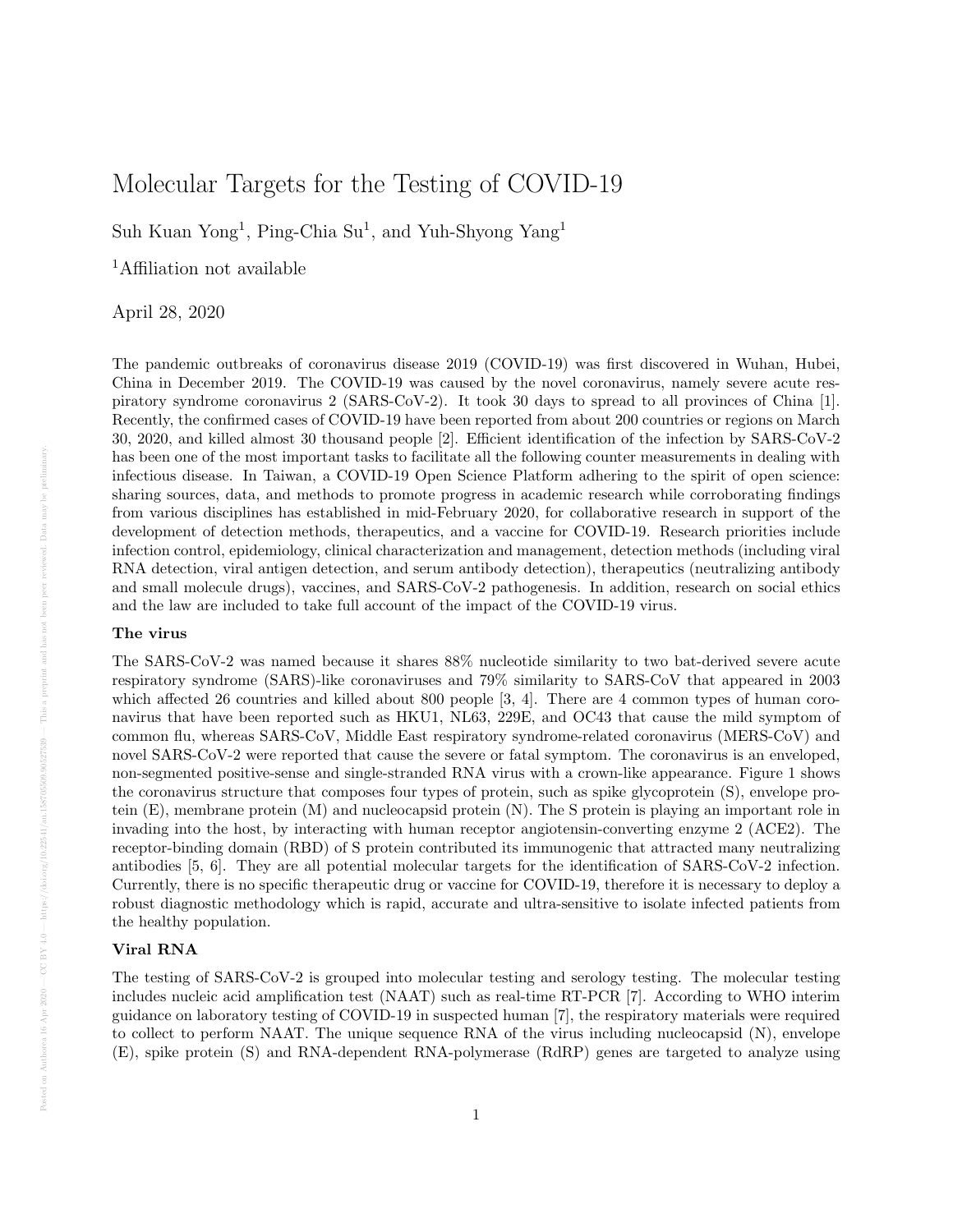real-time reverse-transcription polymerase chain reaction (rRT-PCR) [8]. On 23rd January 2020, the first COVID-19 detection kit using rRT-PCR was published which targeted RdRP, N and E gene of SARS-CoV-2 [8]. Up to present, there are many in-house or commercial COVID-19 molecular assays available from worldwide, for instance, 1. 'CDC 2019-nCoV real-time reverse transcriptase PCR diagnostic panel' was developed by United State Centers for Disease Control and Prevention (US CDC). This diagnostic panel is working with Applied Biosystems 7500 Fast DX Real-Time PCR Instrument with SDS 1.4 software; 2. 'New coronavirus nucleic acid assay' which targeted on ORF1ab and N gene was developed by Chinese National Institute for Viral Disease Control and Prevention; 3. Molecular test kits from four companies such as Seegene Inc., Kogene Biotech Co. Ltd., Sd Biosensor Inc., and Solgent Co. were approved by Ministry Food and Drug Safety (MFDS) and Korea Centers for Disease Control and Prevention (KCDCP) which are now widely being used in South Korea [9]. Primer and probe design are critical for the detection of or viral RNA that is easy to mutate. Taiwan Centers for Disease Control provides real-time RT-PCR primers targeting E, RdRp and N gene for first-line screening, confirmatory and additional confirmatory assay, respectively.

The outbreaks of the COVID-19 pandemic have led to the increasing of thousands of active cases every day all over the world, so worldwide are racing against time to find a test to quickly detect the virus and isolate the infected patient from healthy population to stop virus transmission from the further outbreak. The United States Food and Drug Administration (US FDA) is moving fast to approve a few COVID-19 molecular test kits under Emergency Use Authorization (EUA) powers. Cepheid Inc, Mesa Biotech Inc and BioFire Defense LLC were recently granted FDA approval of their rapid diagnostic test that could give the test result reduced to an hour compared to traditional RT-PCR methods that required 3 to 4 hours. On March 27, 2020, Abbott announced the launch of a molecular point-of-care test, which uses an isothermal RNA amplification method to deliver positive results in five minutes and negative results in 13 minutes. It is expected to produce about 5 million tests per month (https://www.abbott.com/corpnewsroom/productand-innovation/detect-covid-19-in-as-little-as-5-minutes.html).

# Viral Proteins

In addition to its RNA, the S and the N proteins are frequent targets for the detection of conorovirus. In contrast to that of the RNA, the development of a detection kit on viral proteins is still in progress. A probe, usually a specific antibody, is needed before a successful viral protein detection method can be developed. In early March 2020, Academia Sinica, Taiwan reported the first monoclonal antibody against N protein of Sars-CoV-2. With their antibody library in hand, the team screened against N proteins from 7 different viral species to obtain one antibody against only SARS-CoV-2 N protein, 9 against only SARS-CoV N protein, and 36 against both SARS-CoV-2 and SARS-CoV N proteins [10]. The results indicated that rapid immunebased test kit of SARS-CoV-2 coronavirus can be developed in the future. It also shows the complexity and time consuming to obtaining and screening an antibody for an unbiased test targeting specific viral protein. The procedure for the preparation of specific antibody from laboratory animal has been very well established and it could be expected that numerous antibodies specific for a SARS-CoV-2 protein will be reported soon. Twenty-five strains of antibodies from 3 COVID-19 patients have also been prepared from Chang Gung Memorial Hospital, Taiwan. There are 13 strains of monoclonal antibodies (mAbs) targeting on S protein, and 12 strains of mAbs targeting on N protein of the SARS-CoV-2. These antibodies especially those targeting on S protein can be a potential probe for the detection of S protein or the whole SARS-CoV-2 virus. The advantage of immune-based vial detection is its simplicity and speed (within 15 min). However, the antibodies prepared from SARS-CoV-2 protein antigen may cross-react with proteins from other similar viruses such as SARS-CoV and MERS, and thus a tedious screening procedure is needed before a specific testing kit can be developed.

### Viral Induced Proteins

As aforementioned, the serology testing of COVID-19 is not targeting the virus itself but the antibodies such as IgM and IgG induced following viral infection. These immunoglobulins were serological testing markers for after the patient has early (3 to 6 days after exposure to the virus, IgM) and late virus infection (after 8 days, IgG) response respectively [11]. The serological testing is crucial to identify active patients,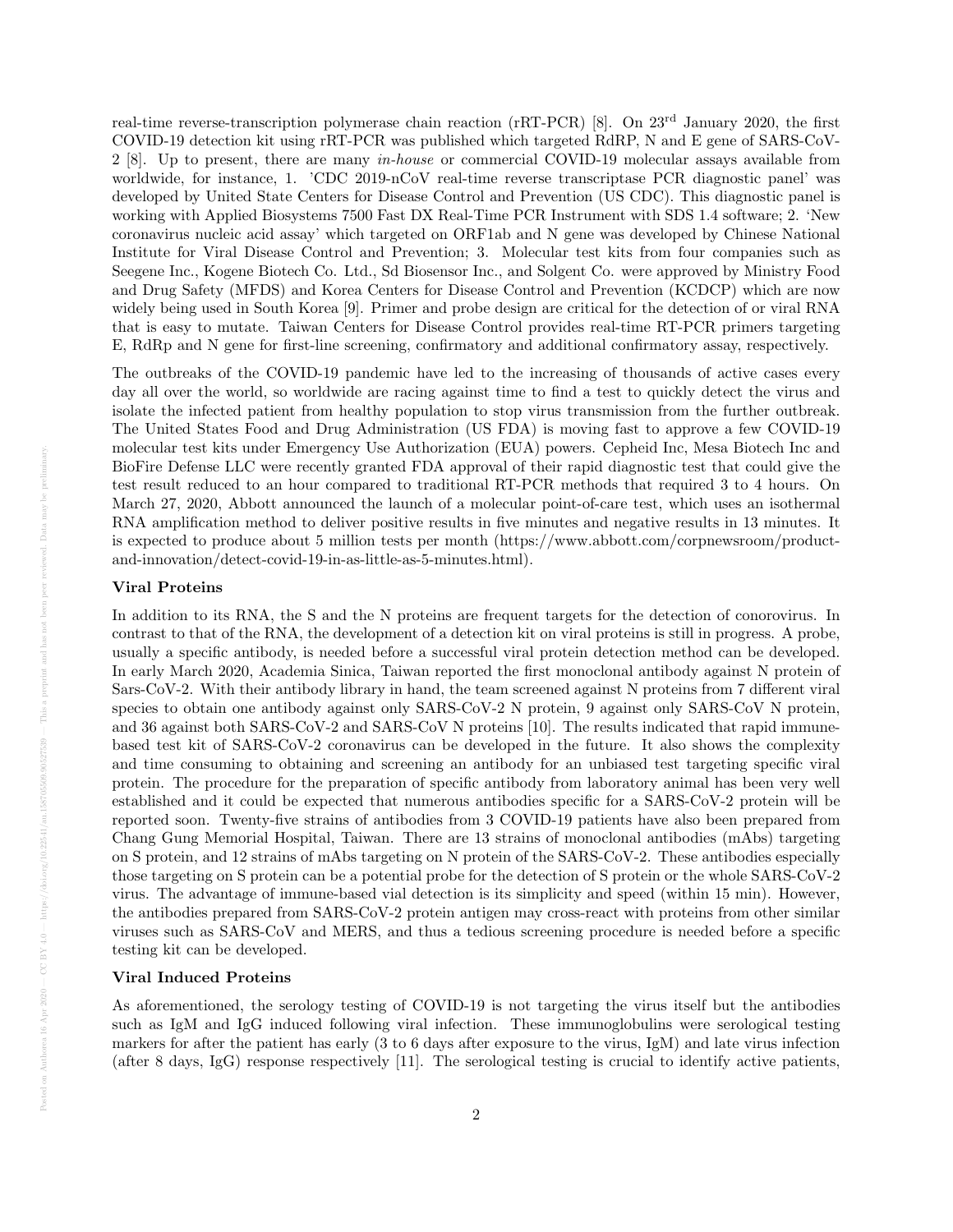asymptomatic carriers or convalescent persons and provide population surveillance. These data could be used to analyze and estimate the SARS-CoV-2 epidemiology and virology [12] and help to contain the outbreak of the pandemic. The highly reactive human could be the donor of convalescent serum for therapeutic [13]. The WHO interim guidance on COVID-19 testing suggested collecting blood, stool or autopsy materials such as lungs (deceased patients) as serology testing specimens [7]. As it has been reported that several factors could contribute to a high false-negative rate (FNR) when using NAAT, serology testing should also be taken into consideration as alternative testing or correlation testing [14]. There are companies such as Guangzhou Wondfo Biotech, China, Innovita Biological Technology, China; Pharma (Berlin), Germany and RayBiotech Inc. US have released various types of test kits that specifically testing on COVID-19 IgM and IgG.

#### Summary and Perspective

Specificity and sensitivity are two fundamental requirements for an effective diagnosis. It is also important that the testing method is user friendly. RNA detection is the most frequently used method for the identification of COVID-19 patients because this method is extremely sensitive due to the power of nucleic acid amplification and also highly specific by using complementary nucleic acid probe/primer for the identification of a particular RNA. The major drawback in such an emergency situation is probably the requirement of well-trained personnel and lengthy testing time (usually 3-4 hours) to run the test. However, NAAT has been announced that positive/negative COVID-19 can be determined in about 10 minutes by using the isothermal amplification method. This may due to the simplification of the NAAT procedure and the high amount of the SARS-CoV-2 at the beginning of the infection be detected.

Detection on viral proteins, such as S and N protein, give complementary information to that of RNA detection from the same sample. This method is more direct (without amplification), but is less sensitive. It needs more effort to obtain a suitable probe (usually antibody), but the testing method can be simple. Recent developments in biosensing technologies can significantly improve the protein sensing sensitivity such as the use of magnetic bead to concentrate the protein molecules or by applying nanowire field-effect transistor as a transducer. Many of the entrepreneurs may take this opportunity to fasten their product development. Serology testing targeting on viral-induced antibodies is given different information as those for viral RNA and proteins from SARS-CoV-2. Although the protein testing method is similar, the targets are not part of the virus and the testing specimens used can be quite different as compared to those for viral protein detection.

It is unfortunate that the world is currently suffering from the COVID-19 epidemic. However, we can expect that such an incident will re-appear. We wish that the world will be better prepared every time when we face the potential spread of an infectious disease. Biosensing technologies have progressed rapidly in the past decade. The pandemic outbreaks of COVID-19 continue to remind us that diagnostic tools are critical and needed to be prepared in advance.

#### Acknowledgment

This work was supported by the Ministry of Science and Technology, Taiwan ROC (Grant Numbers: 108- 2218-E-009-003).

#### Conflict of interest

The authors declare no financial or commercial conflict of interest.

#### References

- 1. Z. Wu, J. M. McGoogan, JAMA , 2020 , 323 , 1239.
- 2. World Health Organization, Coronavirus disease 2019 (COVID-19) Situation Report 69 , 2020 .

3. Z. Y. Zu, M. D. Jiang, P. P. Xu, W. Chen, Q. Q. Ni, G. M. Lu, L. J. Zhang, Radiol ., 2020 , DOI: 10.1148/radiol.2020200490.